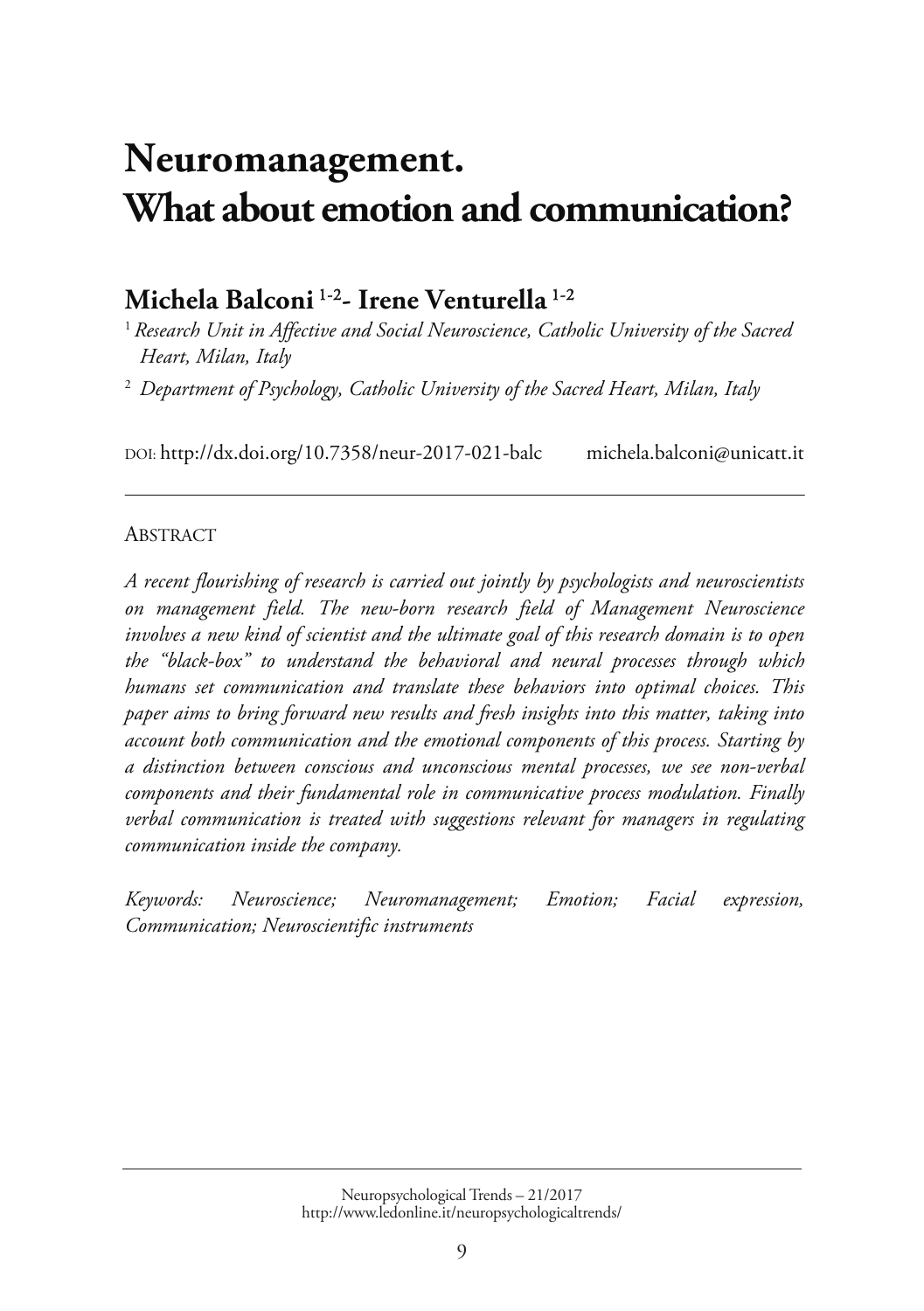### 1. NEUROMANAGEMENT. WHAT ABOUT EMOTION AND COMMUNICATION?

A recent flourishing of research is carried out jointly by psychologists and neuroscientists on management field. This association of competences has led toward original approaches to investigate the mechanisms involved in the way the agents collect processes and uses information to act in different contexts. The new-born research field of Management Neuroscience involves a new kind of scientist and the ultimate goal of this research domain is to open the "blackbox" to understand the behavioral and neural processes through which humans set communication and translate these behaviors into optimal choices.

This paper aims to bring forward new results and fresh insights into this matter, taking into account both communication and the emotional components of this process. Indeed the topics of the present paper cover a broad field dealing with the mechanisms of communication, emotion and neuroscience. Neuroscience offers an ample range of techniques and paradigms to be applied to management research. Generally, the management field has much to gain by taking a multidisciplinary approach to its questions. Neuroimaging (such as functional Magnetic Resonance, fMRI) has received much attention. However many other techniques may be useful to management researchers. As previously shown, measurements of changes in brain electrical activity, such as electroencephalography (EEG) and electromyography (EMG), furnish better temporal resolution at the expense of poorer spatial resolution (Balconi & Pozzoli, 2008). Newer methods based on near-infrared technology (Near-Infrared Spectroscopy, NIRS) show good temporal and spatial resolution in a dynamic field-related context than fMRI. Moreover, Transcranial Magnetic Stimulation (TMS) can better explain from a causal point of view the relationship between decisional processes and neural correlates. Thus, neuroscience offers a wide range of techniques and paradigms to be applied to management research. Simultaneous EEG or NIRS recordings of several brains have recently opened a new field, called Hyperscanning. Hyperscanning is a recent paradigm in neuroscience which consists in the simultaneous cerebral activity recording of two or more subjects involved in interactive tasks (Balconi & Vanutelli, 2016). This measure allows to explore inter-personal brain mechanisms generated by social interactions: previous studies showed that the mutual adaptation of two interactive brains results in brain synchrony, and cooperative tasks like communication processes are one of the best examples of possible applications of such technique. These mechanisms cannot be captured by conventional single-subject recordings (Vanutelli, Crivelli & Balconi, 2015) and regarding these methodological considerations, hyperscanning technique could be useful to highlight the neural synchronization of two interactive participants during joint activities like communication.

Neuropsychological Trends – 21/2017 http://www.ledonline.it/neuropsychologicaltrends/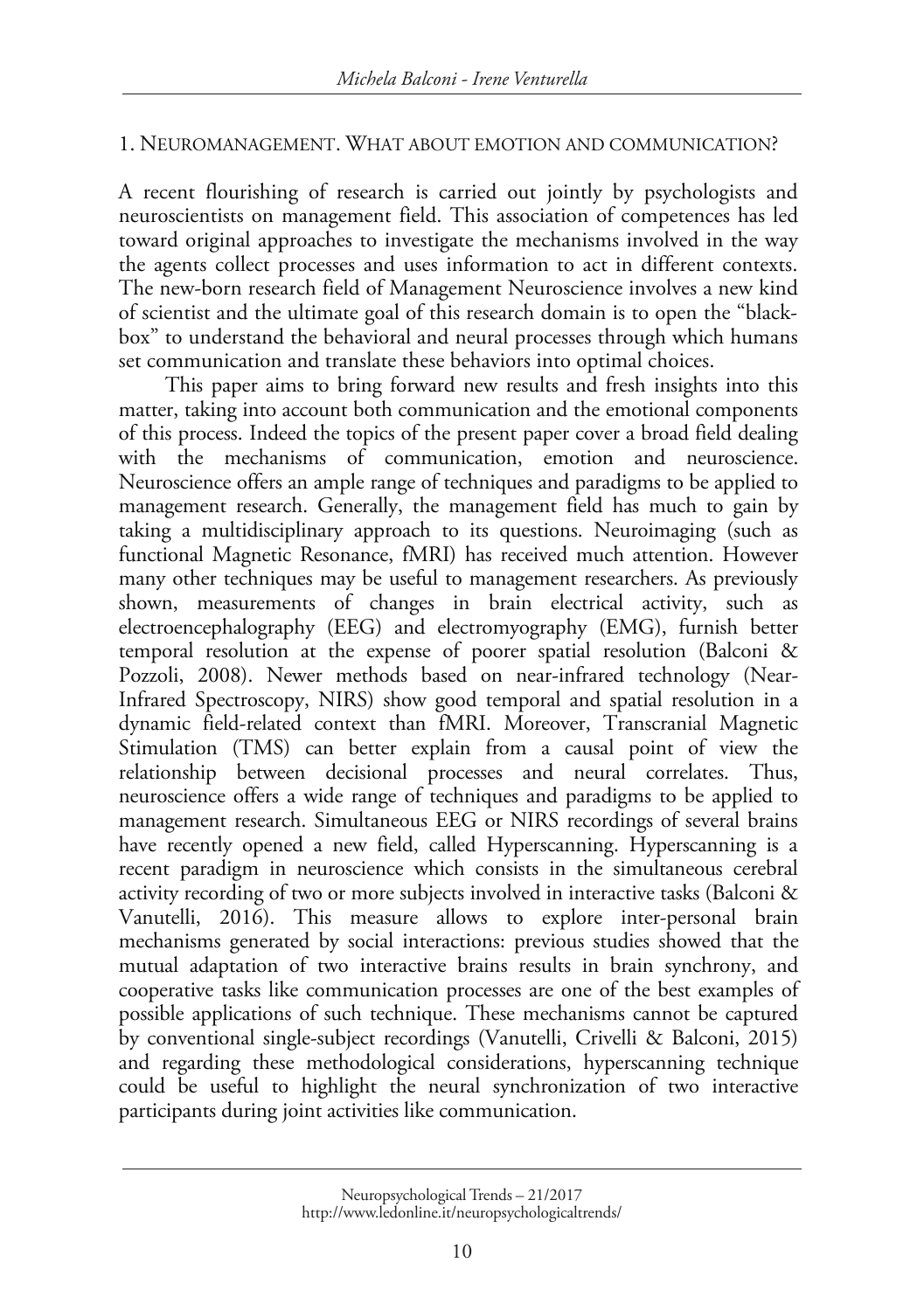A further consideration will be in favor of the role of neuroscientific approach and methods to explore the unconscious process in human behavior. Indeed, to understand how emotions work and how they interface with empathic and communication processes, it is relevant to consider the relationship between conscious and unconscious components in daily behavior.

### 2. CONSCIOUS AND UNCONSCIOUS SYSTEMS

Thanks to neurosciences we can highlight the impossibility and the risk to maintain the traditional separation between rationality and emotions. Damasio (1994) affirms that the ability to express and feel emotions is essential for rational behavior implementation. The advantages of physiological measurements to analyse the subjective behavior (Weinstein, Drozdenko & Weinstein, 1984) is that physiological responses can be recorded when respondents are directly participating in the behaviour, and, at the same time, these responses are difficult for subjects to be consciously controlled. Therefore, the "black-box" of the neural correlates of a behavior is analyzable thanks to the underlying brain-related deep processes, also in the case they are partly unknown to the very agent. Different decisional systems concur to create a free behavior, such as a *deliberative* (conscious and cognitively mediated) and an *intuitive* (mainly unconscious and emotionally mediated) *system* (Balconi, 2009, 2008; Deppe et al., 2005; Kahneman & Tversky, 1982; Loewenstein, 2000; Slovic, Finucane, Peters & MacGregor, 2004). Specifically, an affective (emotional response) and a cognitive (mental effort) point of view is adapt to reconsider the mechanism of decisions.. People are able to consciously think and deliberate, but in different processes they use automatic , fast mental ways and they are influenced by unconscious affective mechanisms (Balconi, Falbo & Brambilla, 2009; Balconi, Falbo & Conte, 2012; Balconi & Scioli, 2012). About the dichotomy *conscious vs. unconscious* contribution to decision, it was demonstrated that the controlled processes are serial, deliberative and often associated to a subjective perception of effort. Moreover, generally they are localized in the frontal area of the brain. On the other hand, the automatic processes are multitasking, they are out of consciousness and they don't need a particular effort, so they are faster than the controlled processes. The posterior (occipital), superior (parietal) and lateral (temporal) areas of the brain are involved in these automatic and quick mechanisms (Lieberman, McBratney & Krovitz, 2002). Many studies have also reported that cognitive processes are influnced by emotions (Scott & Cervone, 2002) because affective conditions are used by people as salient information ready to formulate evaluations and

Neuropsychological Trends – 21/2017 http://www.ledonline.it/neuropsychologicaltrends/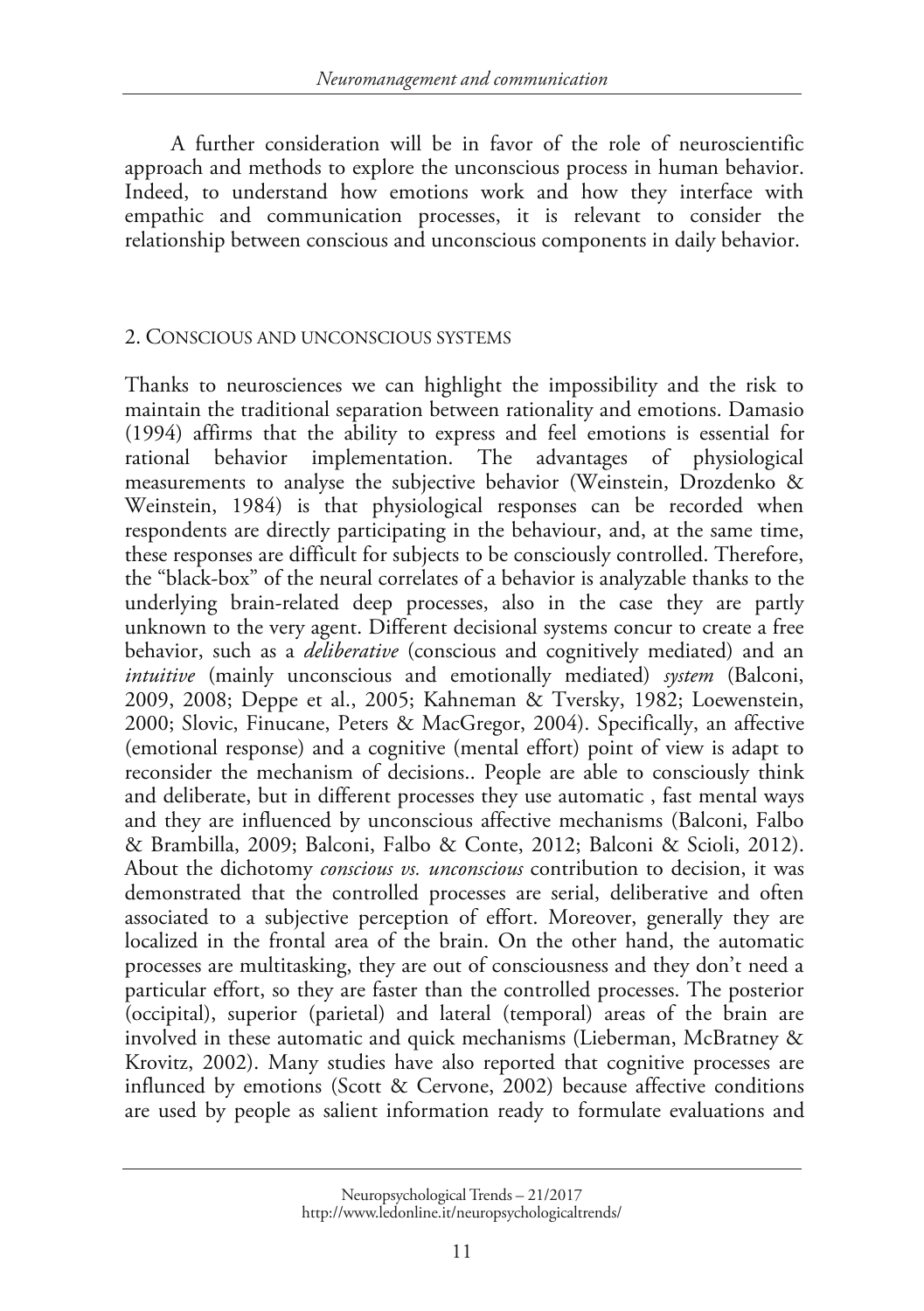judgements (*affect as information*). The affective processes motivate the approach or the avoidance of a behaviour, so they comprehend emotions, drives and motivational situations, while the cognitive processes are related more to true or false issues. Among the recent theories about emotion, the Russell's circumflex model proposed an *appraisal process* able to explain that each emotion represents a specific response to a particular kind of a significant event, evaluated by the subject in line with his motivational significance and his main goals (Balconi, Finocchiaro & Canavesio, 2015). This appraisal process is governed by two principles: the *arousing power* (high or low) and the *valence* (positive or negative) of the emotional stimulus. Arousal implicit measures come from *psychophysiological autonomic indices* (skin conductance, heart rate, blood pressure, and so on). In particular, electrodermal activity (EDA) is considered a valid and sensitive indicator of variation in phasic arousal, that is the behavioural response to specific stimulus arousal (Groeppel-Klein, 2005). For valence, neurosciences comes in handy with another tool: electroencephalography that gives us information about cortical activity and, in this case, about cortical activity lateralization.

Distinct cortical functions are related, in facts, to the two hemispheres, that is a right and left lateralization effect was found. Emotion recognition by face is firstly differentiated by emotion production. But at once, no clear resolution on the final model that best fits with all the experimental literature is assumable, and it is now clear that the search for a single, bipolar principle that would encompass the functional properties of the two hemispheres would be futile. Nevertheless, following a description of the functional neuroanatomy of the approach and withdrawal systems, differences in brain activation were found and their relation to affective style was described. Moreover, the *valence hypothesis* assumed in its first version that right and left specialization respectively for negative and positive emotions, independent of processing modes. The dimension of pleasantness would be critical in the hemispheric involvement in emotions: withdrawal is connected with the right, whereas approach behavior is connected with left (Balconi & Lucchiari, 2008; Balconi & Mazza, 2009). Successively it was proposed that hemispheric specialization according to the valence is observed only for the expression of emotion, while the perception of emotion is assumed to be located in right posterior regions. On the contrary, various investigations have proposed that the right is dominant in emotion expressions and perception, regardless of valence.

What is the evidence for these assumptions? A first observation is that emotional processing involves strategies (nonverbal, integrative, holistic) and functions (pattern perception, visuospatial organization) that are specific of the right. On the contrary, left is more involved in activation and focal attention. A second point is that the right is more linked to subcortical structures which are

Neuropsychological Trends – 21/2017 http://www.ledonline.it/neuropsychologicaltrends/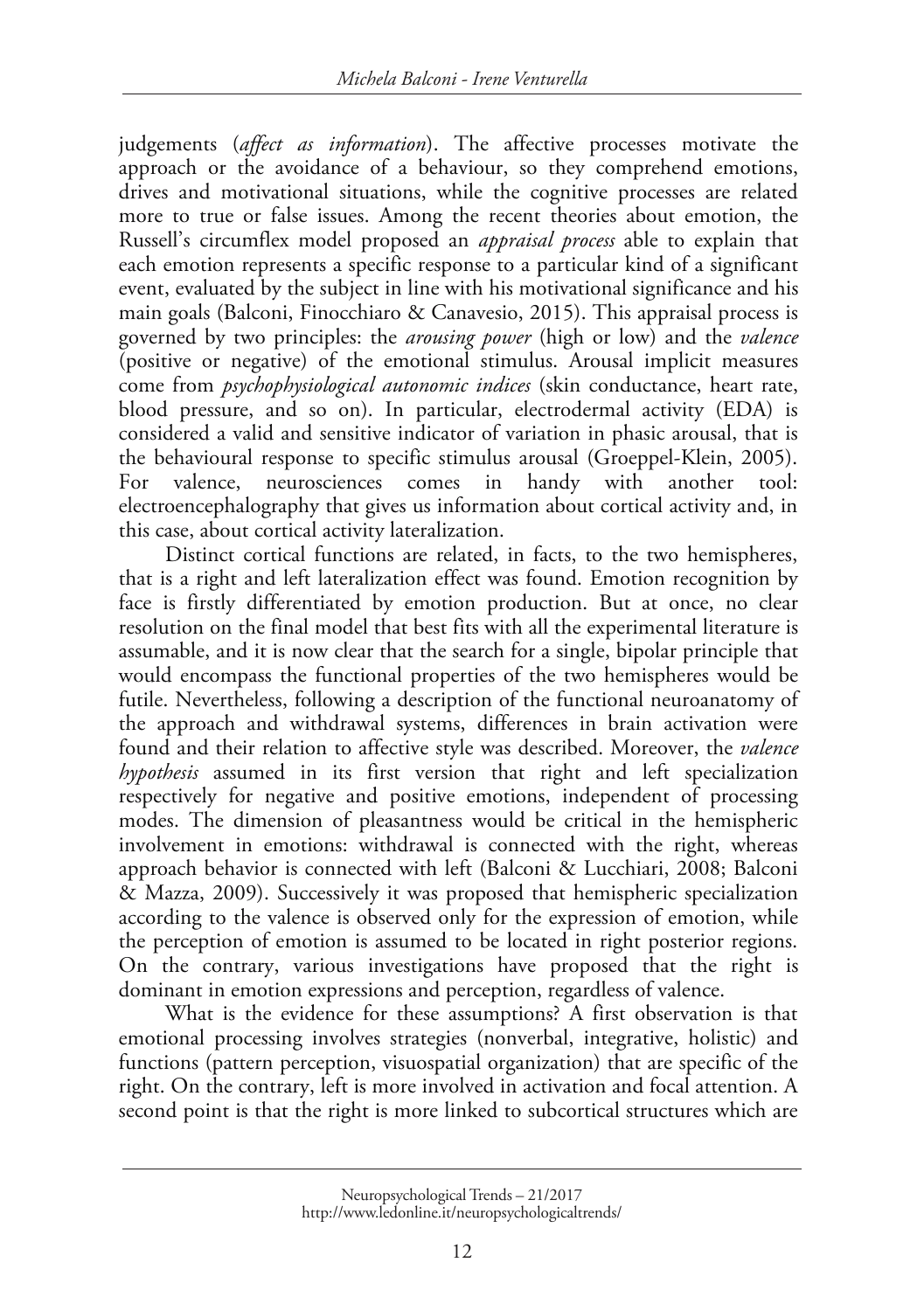fundamental for arousal and intention. Due to their processing features, the right is more prone to nonverbal (emotional) processing and the left more to verbal (linguistic) processing.

### 3. NON-VERBAL COMMUNICATION AND FACIAL EXPRESSION

Management has a great interest in communication processes knowledge because of the presence of this type of process at various levels of management field, starting by vertical communication between leaders and employees to peers communication, between colleagues. Communication is the main instrument to share practices in a company and leaders have long understood that communication is the key of their company success. For some time researchers and psychologists affirm that a good leader's function was to create a certain "social climate" in the group, and that, this climate, influenced the mood of the group members including its performance (Lewin, Lippit & White, 1939). A transformational leader has a good balance between productivity and satisfaction among group members. We know also that leaders with higher emotional intelligence can also empathize more effectively with the emotion of employees and express more emotionally appropriate interactions and reactions (Mayer & Salovey, 1997). Empathy, the ability in empathize with others' emotions, refers to both cognitive and emotional processes that allow us to mentally represent other people's mental and affective processes and to produce an actual reaction coherent with others' behaviors (Balconi & Canavesio, 2013; Spinella, 2005). Evidences by literature suggest a close relationship between the experience of emotional empathy and the ability to recognize facial emotions. The emotional states experienced by others are recognizable by reading their facial expressions (Balconi & Lucchiari, 2005; Balconi & Pozzoli, 2009; Hofelich & Preston, 2012).

Non-verbal components have a fundamental role in communicative process modulation. A relevant example is facial expression. It has to be observed that facial expressions of emotion do not probably subserve exclusively an emotional purpose, but, on the contrary, they can be related to different functions. In fact a broad domain of information can be conveyed through facial displays. Between the others, facial expressions enable us to communicate effectively with the other person, in conjunction with spoken words as well as other nonverbal acts (such as gesture, vocal components, body postural etc.). Among the expressive elements that contributed to the communication of emotion, facial expressions are considered as communicative signals, central features of social behavior of most nonhuman primate and powerful stimuli in

Neuropsychological Trends – 21/2017 http://www.ledonline.it/neuropsychologicaltrends/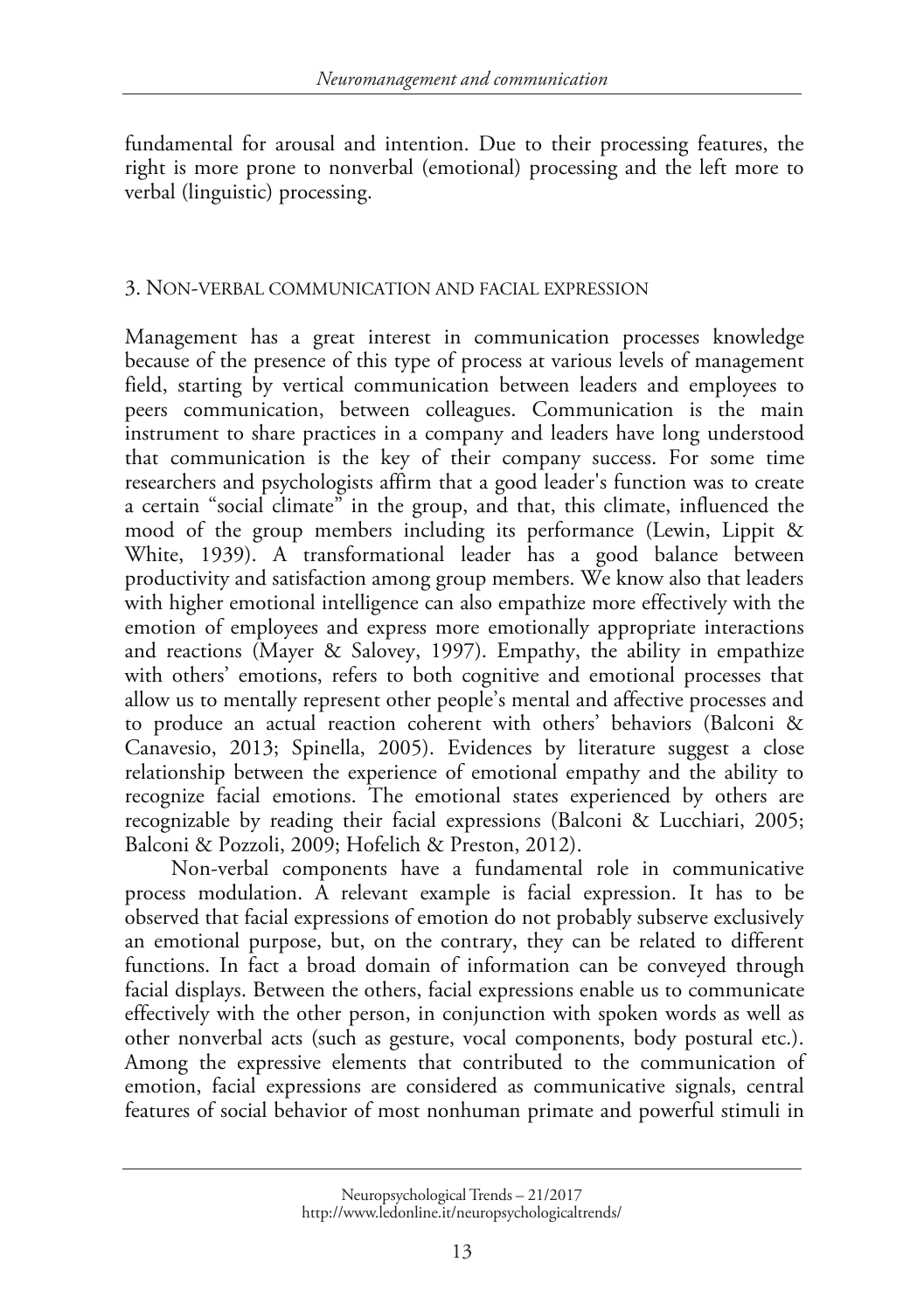human communication. Recent research has examined whether people with higher dispositional empathy are better at recognizing facial expressions of emotion (Andréasson & Dimberg, 2008; Balconi & Bortolotti, 2011). In fact empathic personality measures have been considered valid criteria for the evaluation of the presence of structural differences in emotional behavior (Besel, 2007; de Wied, van Boxtel, Zaalberg, Goudena & Matthys, 2006). Moreover, there is evidence of interindividual differences in empathic cerebral activations (Hein & Singer, 2008; Jabbi, Swart & Keysers, 2007). These differences in neural activity appear to correlate with measures of behavioral trait empathy assessed through questionnaires like the Balanced Emotional Empathy Scale (BEES; Mehrabian, 1996; Mehrabian & Epstein, 1972), which is a measure of the vicarious emotional qualities of empathy that examines the emotional "primeval" level of interpersonal interactions, and a measure of one's tendency to empathize with the emotional experiences of others. According to several results, higher scores obtained by subjects in this questionnaire should be associated with higher activation levels of the anterior insula and anterior cingulate cortex (Hein & Singer, 2008; Jabbi et al., 2007). Saarela et al. (2007) found that the activation of the anterior insula and inferior frontal gyrus region in subjects who viewed provoked pain faces was positively correlated with the BEES.

Additionally, a significant relationship are found between empathic response and Gray's model of behavioral motivational system (Gray, 1981). Gray suggests that the two behavioral systems, the behavioral activation system (BAS) and the behavioral inhibition system (BIS), have their own specific emotional quality: the latter for positive affects (conditioned reinforcement stimuli, rewarding stimuli), with greater left frontal cortical activation, and the former for negative affect (fear, anxiety, negative stimuli), with greater right frontal cortical activation. Moreover, higher-BAS subjects should be more attentive to positive conditions, where they can reinforce their positive attitude toward appetitive external cues. Higher-BIS subjects, instead, are found to be more responsive to negative, threatening situations, with significant attention focused on emotionally negative cues. (Balconi, Falbo & Conte, 2012; Everhart & Harrison, 2000; Heller, 1993; Mardaga, Laloyaux & Hansenne, 2006).

In addition, individuals with greater tendency to reciprocate emotional facial expressions scored higher on an empathy questionnaire (Krause, Enticott, Zangen & Fitzgerald, 2012; Lee, Dolan, & Critchley, 2008; Sonnby-Borgström, 2002), suggesting that personality aspects of emotional empathy linked to autonomic processes. Indeed, some emotional reactions are supposed to be the starting point of the empathic processes (Moore, Gorodnitsky & Pineda, 2012). Between the others, facial muscle reactions are assumed to be related to emotional responses and hence the electrical activity of the facial

Neuropsychological Trends – 21/2017 http://www.ledonline.it/neuropsychologicaltrends/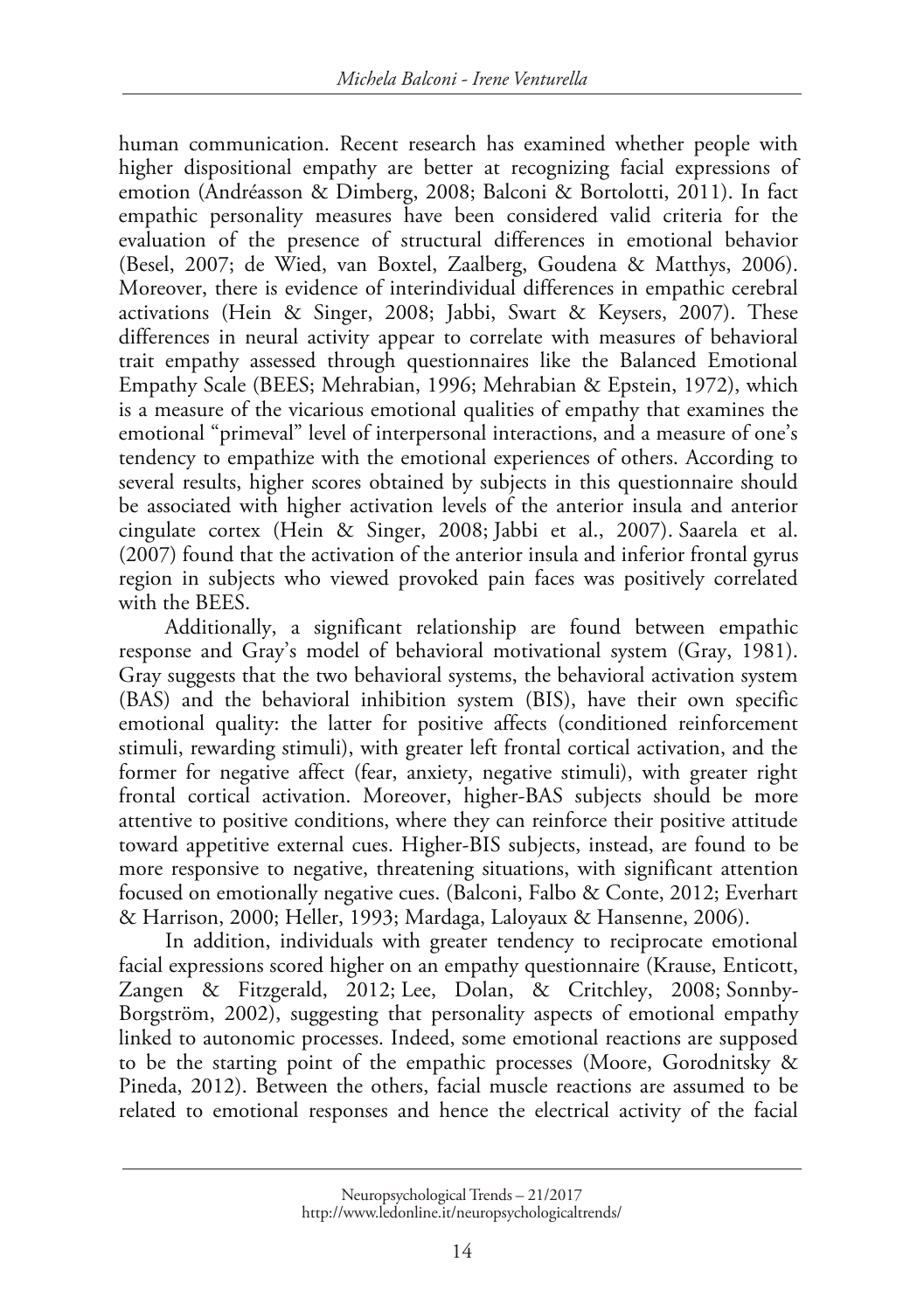muscle (electromyography - EMG) should be related to emotional empathy. Specifically, activity of corrugator supercilii muscle (muscle above the eyes responsible for frowning), and that of zygomaticus major muscle (mouth muscle responsible for smiling), are useful measures of empathic emotional response. Activity of corrugator muscle is generally related to negative stimuli, while activity of zygomatic muscle is related to positive stimuli (Bradley, Codispoti, Cuthbert & Lang, 2001). Concerning empathy, low trait empathy subjects show less corrugator EMG activity than moderate and high empathy subjects (Balconi & Bortolotti, 2012; Westbury & Neumann, 2008).

#### 4. FROM NON-VERBAL TO VERBAL COMMUNICATION

Recently, Stephens et al. (2010) Showed that brain activity is synchronized between the listener and the speaker when the speaker's voice was aurally presented to the listener. Furthermore, Cui et al. (2012) establish functional near-infrared spectroscopy (fNIRS) can be used to measure brain activity simultaneously in two people engaging in nonverbal tasks. Thus, a study of Jiang and coll. (2012) uses fNIRS-based hyperscanning to examine the neural features of face-to-face verbal communication within at naturalistic context. In this study two partners involved in a communication will align their representations by imitating each other's choice of grammatical forms (Pickering & Garrod, 2004). Recent studies suggest that behavioral synchronization between partners may rely on the neural synchronization between their brains (Hasson, Ghazanfar, Galantucci, Garrod & Keysers, 2012) and there it was found that successful communication between speakers and listeners resulted in a temporally coupled neural response pattern that decreased if the speakers spoke a language unknown to the listeners (Stephens, Silbert & Hasson, 2010).

This study extends previous evidence by showing significant neural synchronization in the left Inferior Frontal Cortex (IFC) during face to face communication but not the other types of communication like back to back communication. Compared with back to back, face to face communication involves verbal signal transmission and also nonverbal signal transmission. This multimodal information would facilitate the alignment of behavior between partners at various levels of communication, resulting in higher-level neural synchronization during face to face communication (Belin, Fecteau & Bédard, 2004; Corina & Knapp, 2006). One possible explanation for this facilitation effect is the function of the action–perception system (Garrod & Pickering, 2004; Rizzolatti & Craighero, 2004; Hari & Kujala, 2009). Previous evidence

Neuropsychological Trends – 21/2017 http://www.ledonline.it/neuropsychologicaltrends/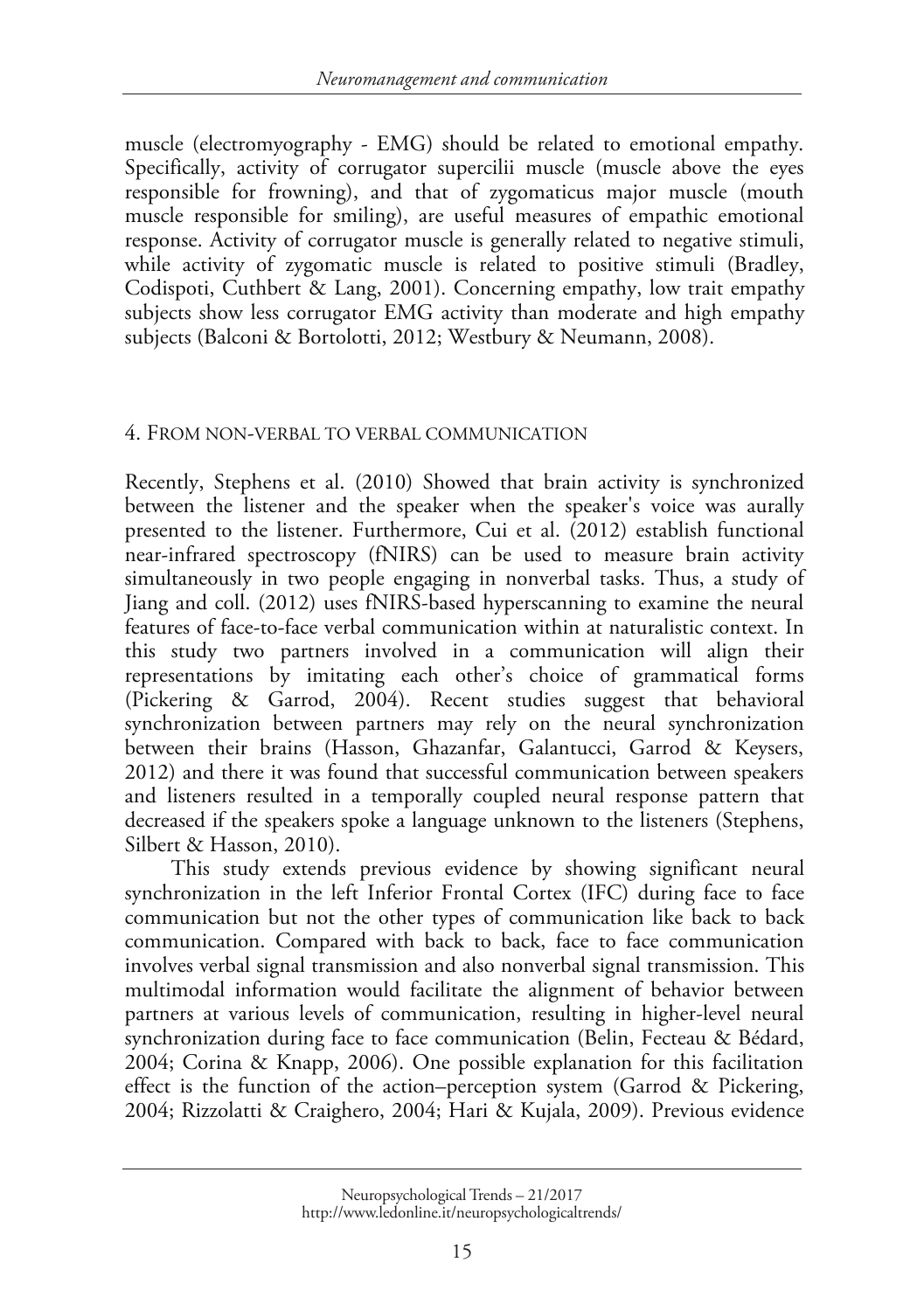has shown that the left IFC, in addition to several other brain regions, is the site where mirror neurons are located (Rizzolatti & Arbib, 1998). The mirror neurons respond to observations of an action, to a sound associated with that action, or even to observations of mouth-communicative gestures (Kohler et al., 2002; Ferrari et al., 2003). This result indicated that the left IFC might be involved in such an action–perception system and also that it might specifically provide a necessary bridge for human face-to-face communication (Fogassi & Ferrari, 2007). This findings suggest that the human brain is evolutionarily adapted to face-to-face communication (Boaz & Almquist, 1997; Kock, 2002). However, such technologies as telephone and e-mail have changed the role of traditional face-to-face communication. These type of suggestions are relevant for managers in regulating communication inside their companies, starting by their own communication style to communication technologies adopted inside the company.

## 5. CONCLUSIONS

To conclude: or what about the present and the future of emotion and communication in neuromanagement? We can consider the management neuroscience as the science of how the resources are allocated by individuals to control their behavior in social contexts, where the psychology and neuropsychology of individual behavior should underline and inform the management domain, as physics informs chemistry or neuroscience informs cognitive psychology. That is, neuromanagement seeks to use neuropsychology to inform management research while maintaining the emphasis on behavior structure. Moreover, whereas unification of management and neuroscience would preserve the distinctive emphasis on the specificity of the two domains, it slows for overcome the difficulty in inconsistency of predictions of most management models, by adopting more "empirical" and *data-driven* approaches. Actually, the novelty of neuroscience applied to management domain is the extensive use of experimental results from the laboratory and from the field,. This advance allows the investigation of the behavioural and neural mechanisms of emotion and communication without predict a sort of perfect rational individual, opening the "black-box" to include the processes implicated in the construction and implementation of a behavior, such as emotion and non-verbal communication.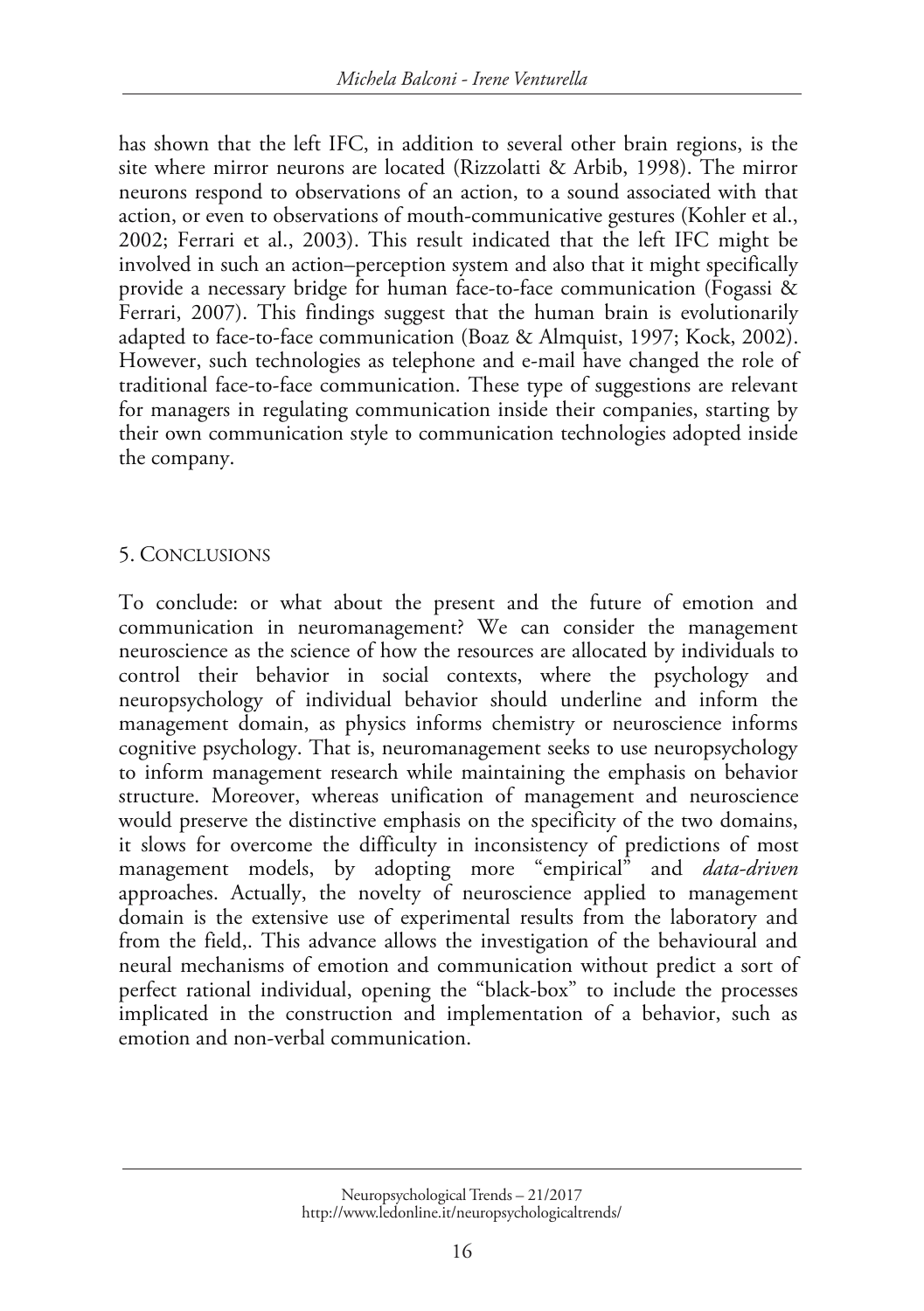#### **REFERENCES**

- Anderson, J.F., Saling, M.M., Srikanth, V.K., Thrift, A.G., & Donnan, G.A. (2008). Individuals with first-ever clinical presentation of a lacunar infarction syndrome: is there an increased likelihood of developing mild cognitive impairment in the first 12 months after stroke? *Journal of Neuropsychology*, *2*(2), 373-385.
- Andréasson, P., Dimberg, U. (2008). Emotional empathy and facial feedback. *Journal of Nonverbal Behavior, 32*(4), 215-224.
- Balconi, M. (2008a). *Neuropsicologia della comunicazione [Neuropsychology of communication]*. Milano: Springer Verlag.
- Balconi, M. (2008b). *Emotional face comprehension. Neuropsychological perspectives.* New York: Nova Science.
- Balconi, M. (2009). Neuropsicologia delle dinamiche di acquisto [Neuropsychology of purchase dynamics]. In Balconi M., Antonietti A. (eds.), *Scegliere, comprare: dinamiche di acquisto in psicologia e neuroscienze*. Milano: Springer-Verlag.
- Balconi, M., & Bortolotti, A. (2011). Detection of the facial expression of emotion and self-report measures in empathic situations are influenced by sensorimotor circuit inhibition by low-frequency rTMS. *Brain Stimulation, 5*(3), 330-336.
- Balconi, M., & Bortolotti, A. (2012). Resonance mechanism in empathic behavior BEES, BIS/BAS and psychophysiological contribution. *Physiology & Behavior, 105*(2), 298-304.
- Balconi, M., & Canavesio, Y. (2013). High-frequency rTMS improves facial mimicry and detection responses in an empathic emotional task. *Neuroscience, 236*(6), 12-20.
- Balconi, M., Falbo, L., & Brambilla, E. (2009). BIS/BAS responses to emotional cues: Self report, autonomic measure and alpha band modulation. *Personality and Individual Differences, 47*(8), 858-863.
- Balconi, M., Falbo, L., & Conte, V.A. (2012). BIS and BAS correlates with psychophysiological and cortical response systems during aversive and appetitive emotional stimuli processing. *Motivation and Emotion, 36*(2), 218-231.
- Balconi, M., Finocchiaro, R., & Canavesio, Y. (2015). Reward- system effect (BAS rating), "left hemispheric unbalance" (alpha band oscillations) and decisional impairments in drug addiction. *Addictive Behaviors, 39*(6), 1026-1032.

Neuropsychological Trends – 21/2017 http://www.ledonline.it/neuropsychologicaltrends/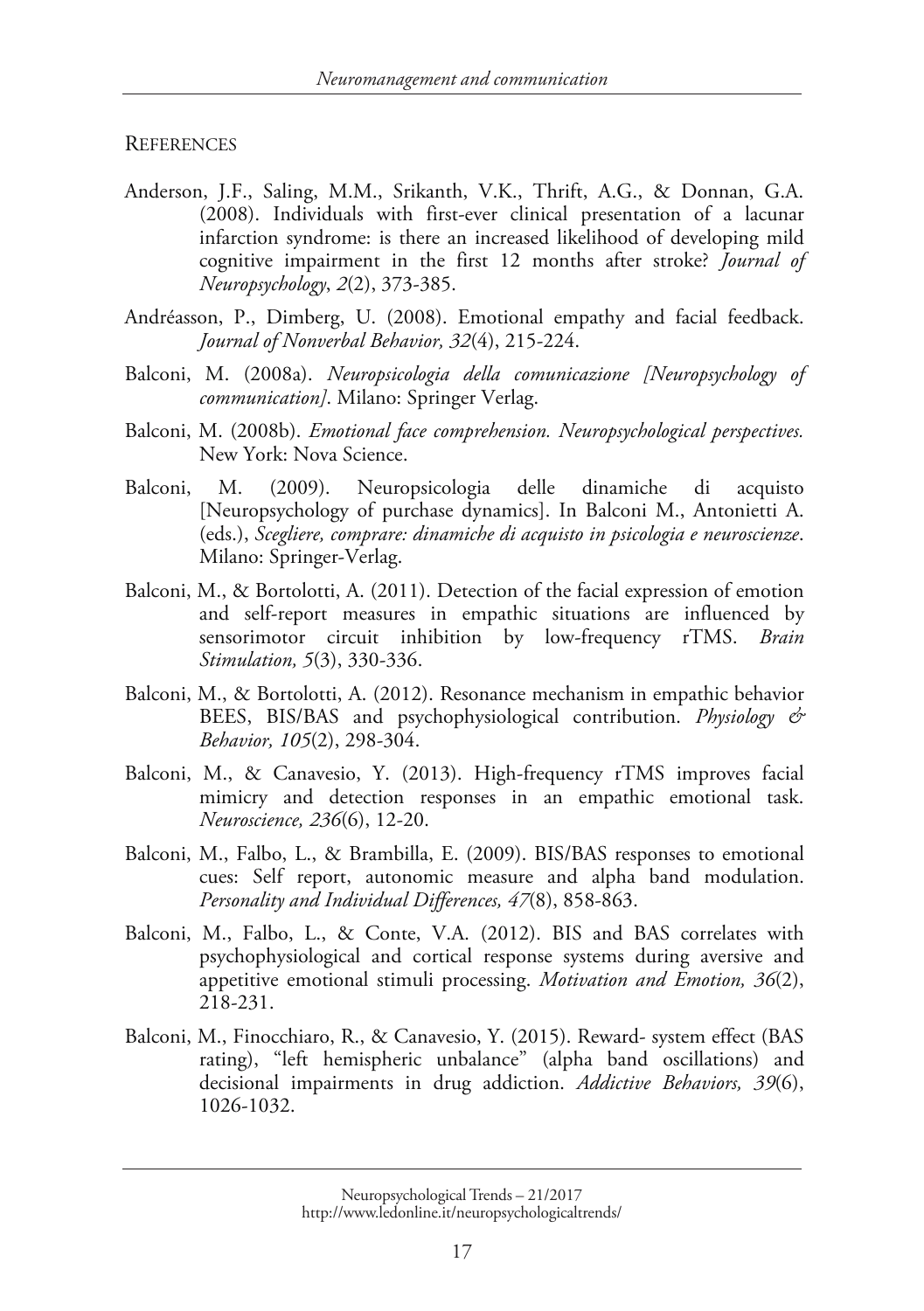- Balconi M., & Lucchiari C. (2005). In the face of emotions: event-related potentials in supraliminal and subliminal facial expression recognition. *Genetic, Social and General Psychology Monograph Journal, 131*(1), 41-69.
- Balconi, M., & Lucchiari, C. (2008). Consciousness and arousal effects on emotional face processing as revealed by brain oscillations: a gamma band analysis. *International Journal of Psychophysiology, 67*(1), 41-46.
- Balconi, M., & Mazza, G. (2009). Brain oscillations and BIS/BAS (behavioral inhibition/activation system) effects on processing masked emotional cues. ERS/ERD and coherence measures of alpha band. *International Journal of Psychophysiology, 74*(2), 158-165.
- Balconi, M., & Pozzoli, U. (2008). Event-related oscillations (ERO) and eventrelated potentials (ERP) in emotional face recognition. *International Journal of Neuroscience, 118*(10), 1412-1424.
- Balconi, M., & Pozzoli, U. (2009). Arousal effect on emotional face comprehension: frequency band changes in different time intervals. *Physiology & Behavior, 97*(3-4), 455-462.
- Balconi, M., & Scioli, S. (2012). Error monitoring functions in response to an external feedback when an explicit judgement is required: ERP modulation and cortical source localisation. *International Journal of Psychophysiology, 83*(3), 295-301.
- Balconi, M., & Vanutelli, M.E. (2016). Interbrains cooperation: Hyperscanning and self-perception in joint actions. *Journal of Clinical and Experimental Neuropsychology.* Advance online publication.
- Belin, P., Fecteau S., & Bédard, C. (2004). Thinking the voice: neural correlates of voice perception. *Trends in Cognitive Science, 8*(3), 129-135.
- Besel, L.D.S. (2007). Empathy: The role of facial expression recognition. *Dissertation Abstracts International: Section B. The Sciences and Engineering, 68*(4-B), 2638.
- Boaz, N.T., & Almquist A.J. (1997). *Biological anthropology: a synthetic approach to human evolution*. Upper Saddle River: Prentice Hall.
- Bradley, M.M., Codispoti, M., Cuthbert, B.N., & Lang, P.J. (2001). Emotion and motivation I: Defensive and appetitive reactions in picture processing. *Emotion, 1*(3), 276-298.
- Corina, D.P., & Knapp, H. (2006). Special issue: review sign language processing and the mirror neuron system. *Cortex, 42*(4), 529-539.
- Cui, X, Bryant, D.M., & Reiss, A.L. (2012). NIRS-based hyperscanning reveals increased interpersonal coherence in superior frontal cortex during

Neuropsychological Trends – 21/2017 http://www.ledonline.it/neuropsychologicaltrends/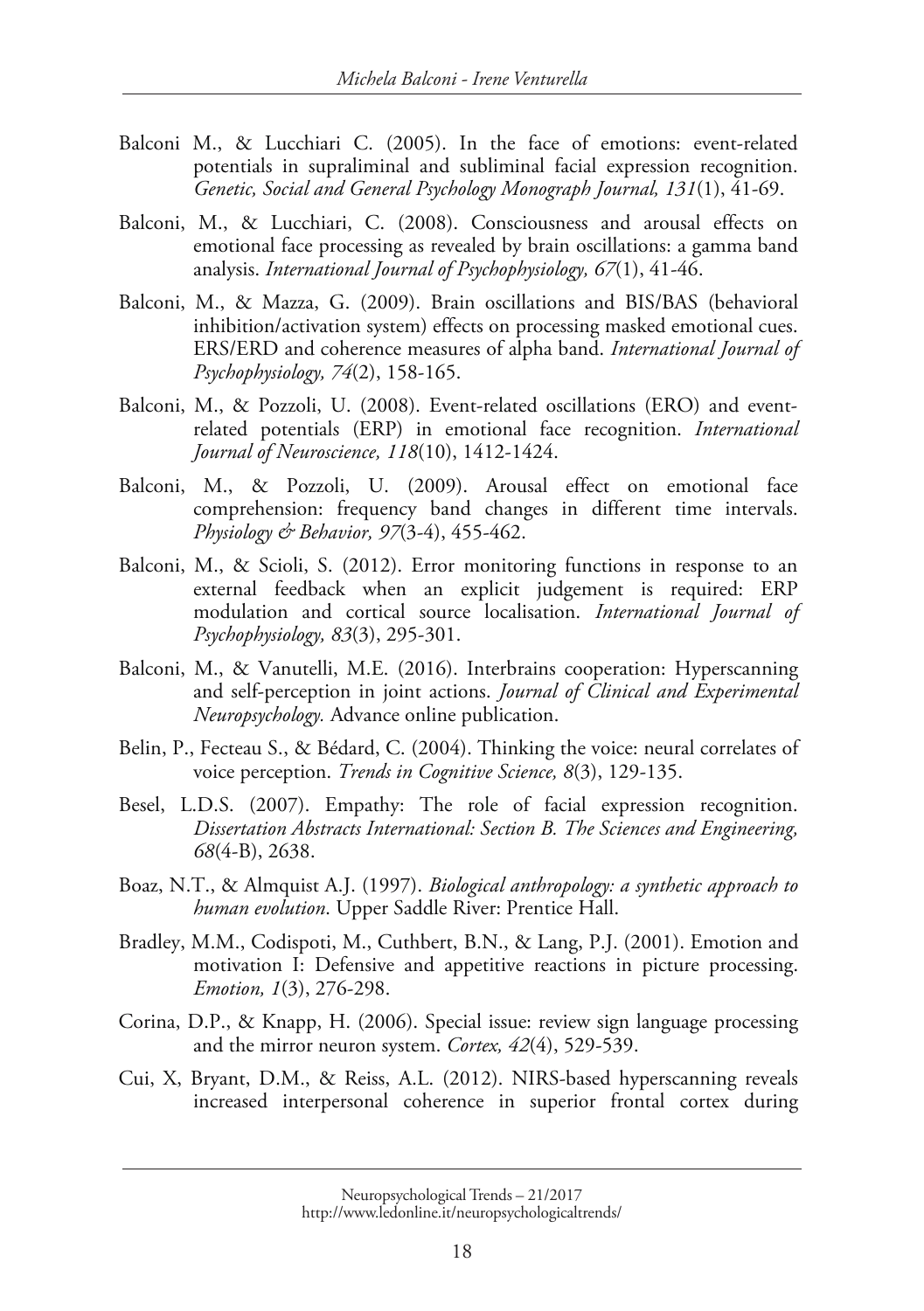cooperation. *Neuroimage, 59*(3), 2430-2437.

- Damasio A.R. (1994). *Descartes' Error: Emotion, Reason, and the Human Brain*. New York: Grosset & Putnam Book Ed.
- de Wied, M., van Boxtel, A., Zaalberg, R., Goudena, P.P., & Matthys, W. (2006). Facial EMG responses to dynamic emotional facial expressions in boys with disruptive behavior disorders. *Journal of Psychiatric Research, 40*, 112-121.
- Deppe, M., Schwindt, W., Kugel, H., Plassmann, H., & Kenning, P. (2005). Nonlinear responses within the medial prefrontal cortex reveal when specific implicit information influences economic decision making*. Journal of Neuroimaging, 15*(2), 171-182.
- Everhart, D.E., & Harrison, D.W. (2000). Facial affect perception among anxious and non-anxious men. *Psychobiology, 28*(1), 90-98.
- Ferrari, P.F., Gallese, V., Rizzolatti, G., & Fogassi, L. (2003). Mirror neurons responding to the observation of ingestive and communicative mouth actions in the monkey ventral premotor cortex. *European Journal of Neuroscience, 17*(8), 1703-1714.
- Fogassi, L., & Ferrari, P.F. (2007). Mirror neurons and the evolution of embodied language. *Current Directions in Psychologic Science, 16*(3), 136-141.
- Garrod, S., Pickering, M.J. (2004). Why is conversation so easy? *Trends in Cognitive Science, 8*(1), 8-11.
- Gray, J.A. (1981). A critique of Eysenck's theory of personality. In Eysenck H.J. (Ed.), *A model for personality* (pp. 246-276). New York: Springer.
- Groeppel-Klein, A. (2005). Arousal and consumer in-store behavior. *Brain Research Bulletin, 67*(5), 428-437.
- Hari, R., & Kujala, M.V. (2009). Brain basis of human social interaction: from concepts to brain imaging. *Physiological Reviews, 89*(2), 453-479.
- Hasson, U., Ghazanfar, A.A., Galantucci, B., Garrod, S., & Keysers, C. (2012). Brain-to-brain coupling: a mechanism for creating and sharing a social world*. Trends in Cognitive Science, 16*(2), 114-121.
- Hein, G., & Singer, T. (2008). I feel how you feel but not always: The empathic brain and its modulation. *Current Opinion in Neurobiology, 18*(2), 153-158.
- Heller, W. (1993). Neuropsychological mechanisms of individual differences in emotion, personality, and arousal. *Neuropsychology, 7*(4), 476-489.
- Hofelich, A.J., & Preston, S.D. (2012). The meaning in empathy: distinguishing conceptual encoding from facial mimicry, trait empathy, and attention to emotion. *Cognition & Emotion, 26*(1), 119-128.

Neuropsychological Trends – 21/2017 http://www.ledonline.it/neuropsychologicaltrends/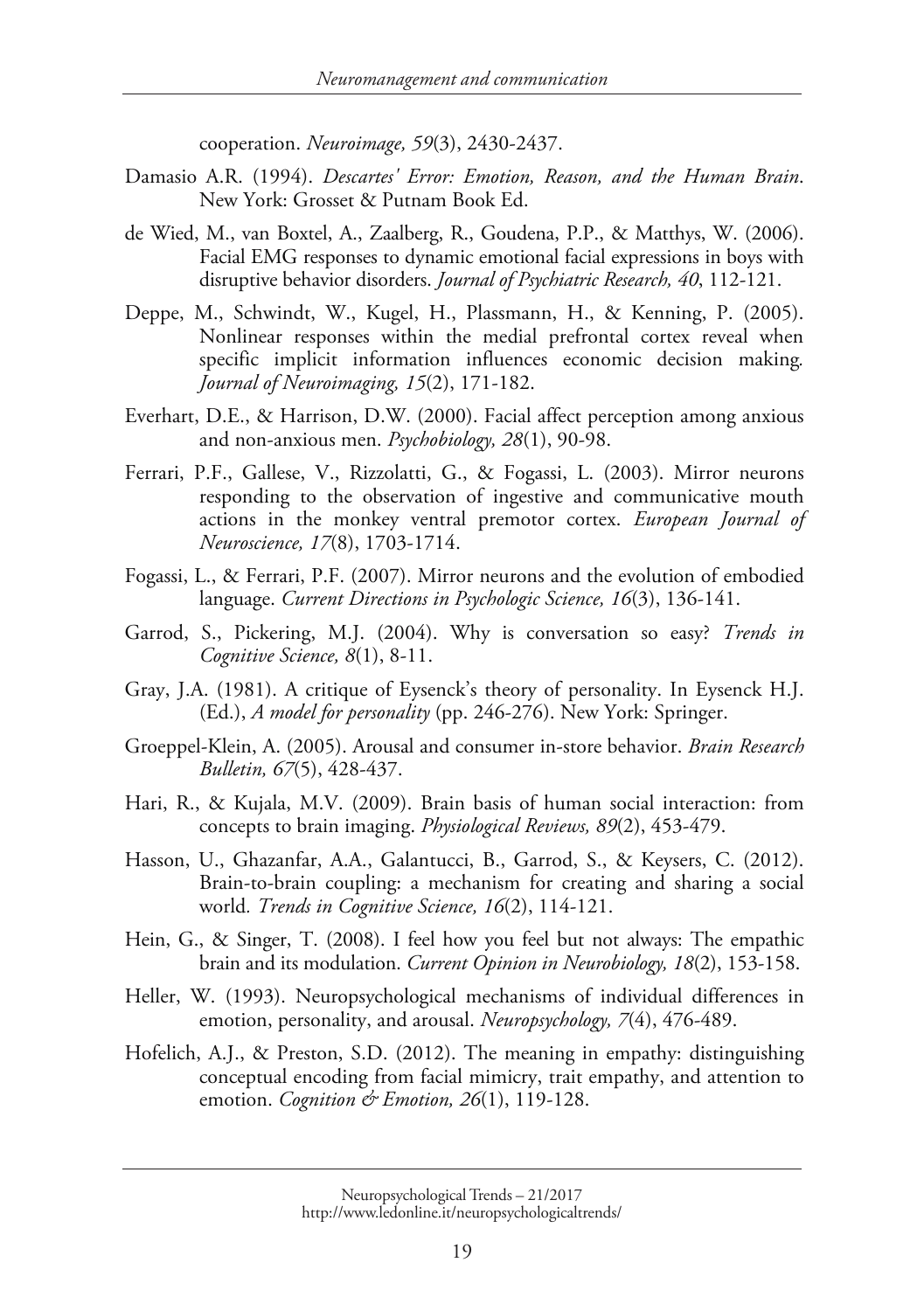- Jabbi, M., Swart, M., & Keysers, C. (2007). Empathy for positive and negative emotions in the gustatory cortex. *Neuroimage, 34*(4), 1744-1753.
- Jiang, J., Dai B., Peng D., Zhu C., Liu L., & Lu C. (2012). Neural Synchronization during Face-to-Face Communication. *The Journal of Neuroscience, 32*(45), 16064-16069.
- Kahneman, D., & Tversky, A. (1982). Variants of uncertainty. *Cognition, 11*(2), 143-157.
- Kock, N. (2002). Evolution and media naturalness: a look at e-communication through a Darwinian theoretical lens. In: Applegate L., Galliers R., & DeGross J.L. (Eds). *Proceedings of the 23rd International Conference on Information Systems*  (pp.373-382). Atlanta: Association for Information Systems.
- Kohler, E., Keysers, C., Umiltà, M.A., Fogassi, L., Gallese, V., & Rizzolatti, G. (2002). Hearing sounds, understanding actions: action representation in mirror neurons. *Science, 297*(5582), 846-848.
- Krause, L., Enticott, P.G., Zangen, B.A., & Fitzgerald, P.B. (2012). The role of medial prefrontal cortex in theory of mind: A deep rTMS study. *Behavioural Brain Research, 228*(1), 87-90.
- Lee, T.W., Dolan, R.J., & Critchley, H.D. (2008). Controlling emotional expression: Behavioral and neural correlates of non imitative emotional responses. *Cerebral Cortex, 18*(1), 104-113.
- Lewin, K., Lippitt, R., & White, R.K. (1939). Patterns of aggressive behavior in experimentally created "social climates." *The Journal of Social Psychology, 10*(2), 269-299.
- Lieberman, D.E., McBratney, B.M., & Krovitz, G. (2002). The evolution and development of cranial form in Homo sapiens. *Proceedings of the National Academy of Sciences, 99*(3), 1134-1139.
- Loewenstein, G.F. (2000). Emotions in economic theory and economic behavior. *The American Economic Review, 90*(2), 426-432.
- Mardaga, S., Laloyaux, O., & Hansenne, M. (2006). Personality traits modulate skin conductance response to emotional pictures: An investigation with Cloninger's model of personality. *Personality and Individual Differences, 40*(8), 1603-1614.
- Mayer, J.D., Salovey, P., & Caruso, D.R. (2008). Emotional intelligence: new ability or eclectic traits? *American Psychologist, 63*(6), 503.
- Moore, A., Gorodnitsky, I., & Pineda, J. (2012). EEG mu component responses to viewing emotional faces. *Behavioural Brain Research, 226*(1), 309-316.
- Pickering, M.J., & Garrod, S. (2004). Toward a mechanistic psychology of

Neuropsychological Trends – 21/2017 http://www.ledonline.it/neuropsychologicaltrends/